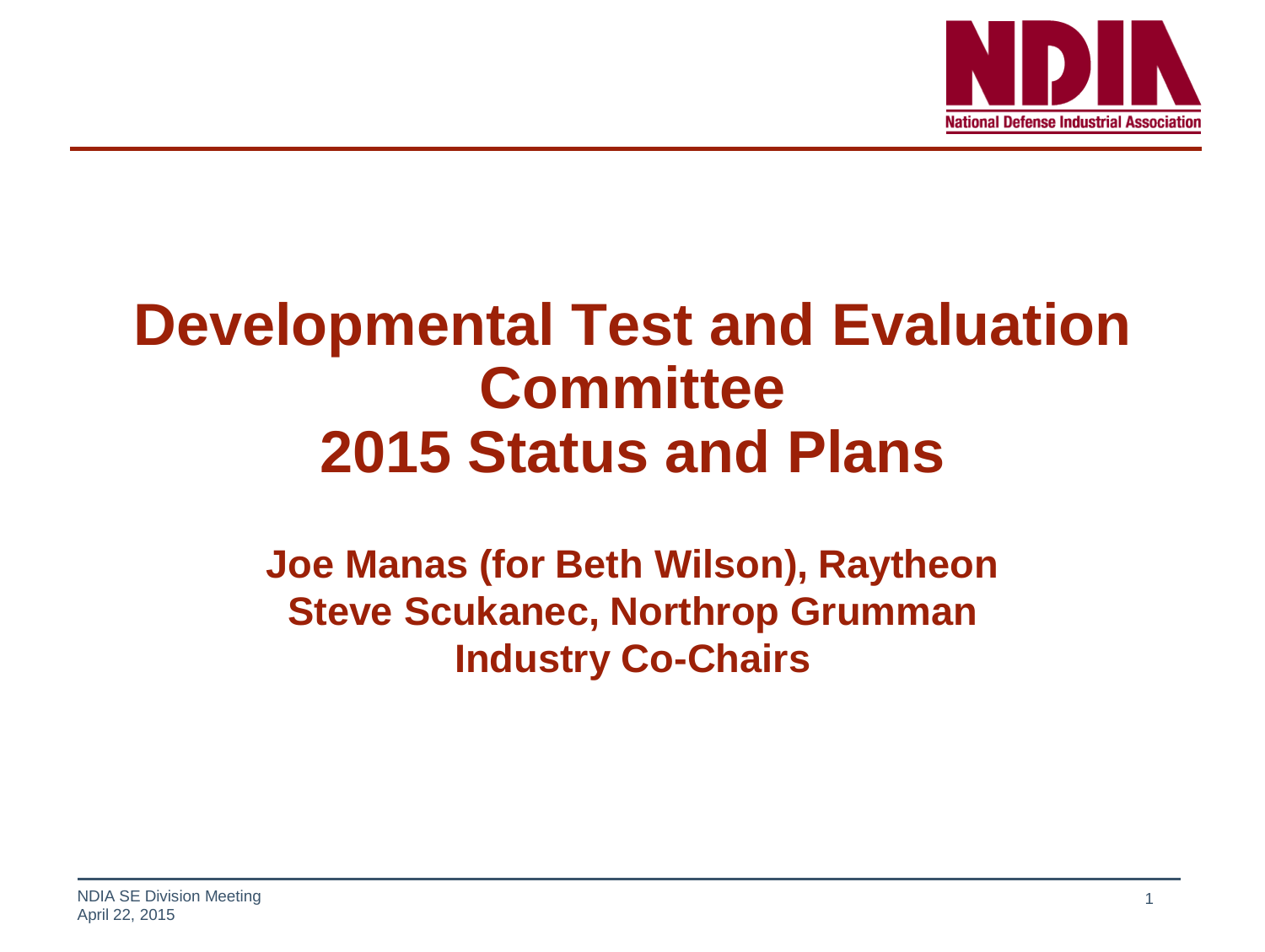### **DT&E Committee - 2015 Task Plan Projects Working Group**



**Deliverables/Products**

### **Proposed 2015 Tasks:**

| 1. Chief Developmental Tester Pilot Programs<br>(First 17 CDTs certified by DASD-DT&E Dec<br>2015)<br>2. Collaboration with Architecture Committee<br>3. Agile SE / DT&E project<br>4. Cybersecurity DT&E (w/ SSE Committee<br><b>Metrics project)</b><br>5. Collaboration with SED SW committee on<br><b>SW Test Optimization (I&amp;T of large Systems,</b><br><b>Shift Left + STAT methods)</b> | 1. CDT/ITL Best Practices, Developmental<br><b>Evaluation Framework (DEF)</b><br>2. Arch/DT&E - TBD<br>3. Touch points - Where T&E and SE Meet in<br><b>Agile SE</b><br>4. Cyber testing guidelines for PPP, DT&E role<br>of verification of assurance case<br>5. Support SW committee white paper                                                                                         |
|----------------------------------------------------------------------------------------------------------------------------------------------------------------------------------------------------------------------------------------------------------------------------------------------------------------------------------------------------------------------------------------------------|--------------------------------------------------------------------------------------------------------------------------------------------------------------------------------------------------------------------------------------------------------------------------------------------------------------------------------------------------------------------------------------------|
| <b>Schedule / Resources</b>                                                                                                                                                                                                                                                                                                                                                                        | <b>Issues / Concerns:</b>                                                                                                                                                                                                                                                                                                                                                                  |
| 1. 2015Q1 – Programs being indentified for<br>potential pilots to study CDT/ITL<br>2. Joint meetings Arch & DT&E TBD<br>3. Agile SE/DT&E project - TBD<br>4. Joint Meeting with SSE - 22-April-2015<br>5. See SW Committee Charts 9-Feb-2015                                                                                                                                                       | 1. CDT-ITL pilots - Reach out to DT&E community<br>and identify candidate programs where CDTs<br>have been deployed -and programs are willing<br>to participate<br>2. Arch/DT&E - Project Definition<br>3. Agile SE - Project Definition<br><b>Cybersecurity - Define DT&amp;E role in SSE</b><br>4.<br><b>Metrics project</b><br>5. Define DT&E role with SW Test Optimization<br>project |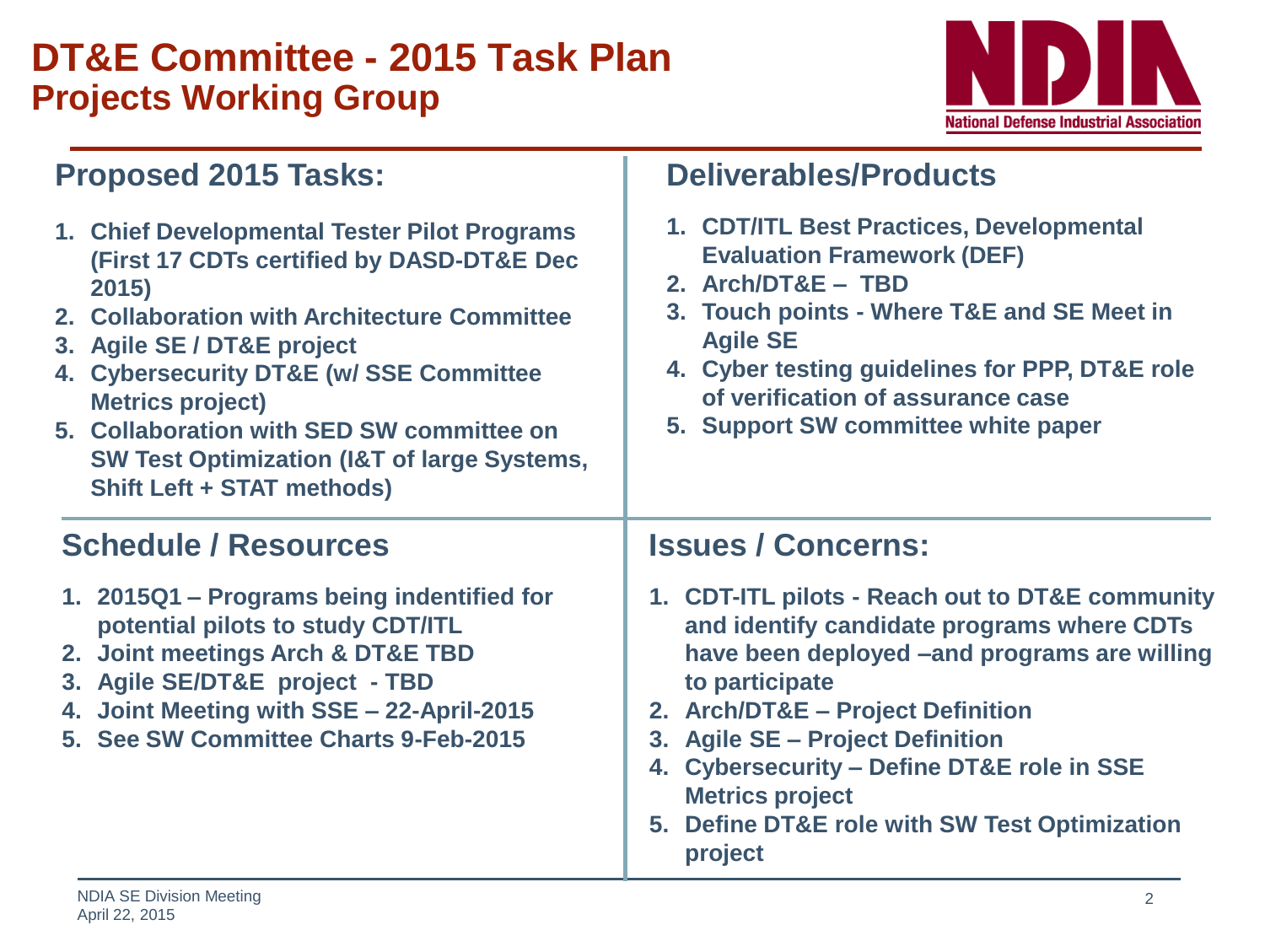

# **Completed 2014 Projects Summary**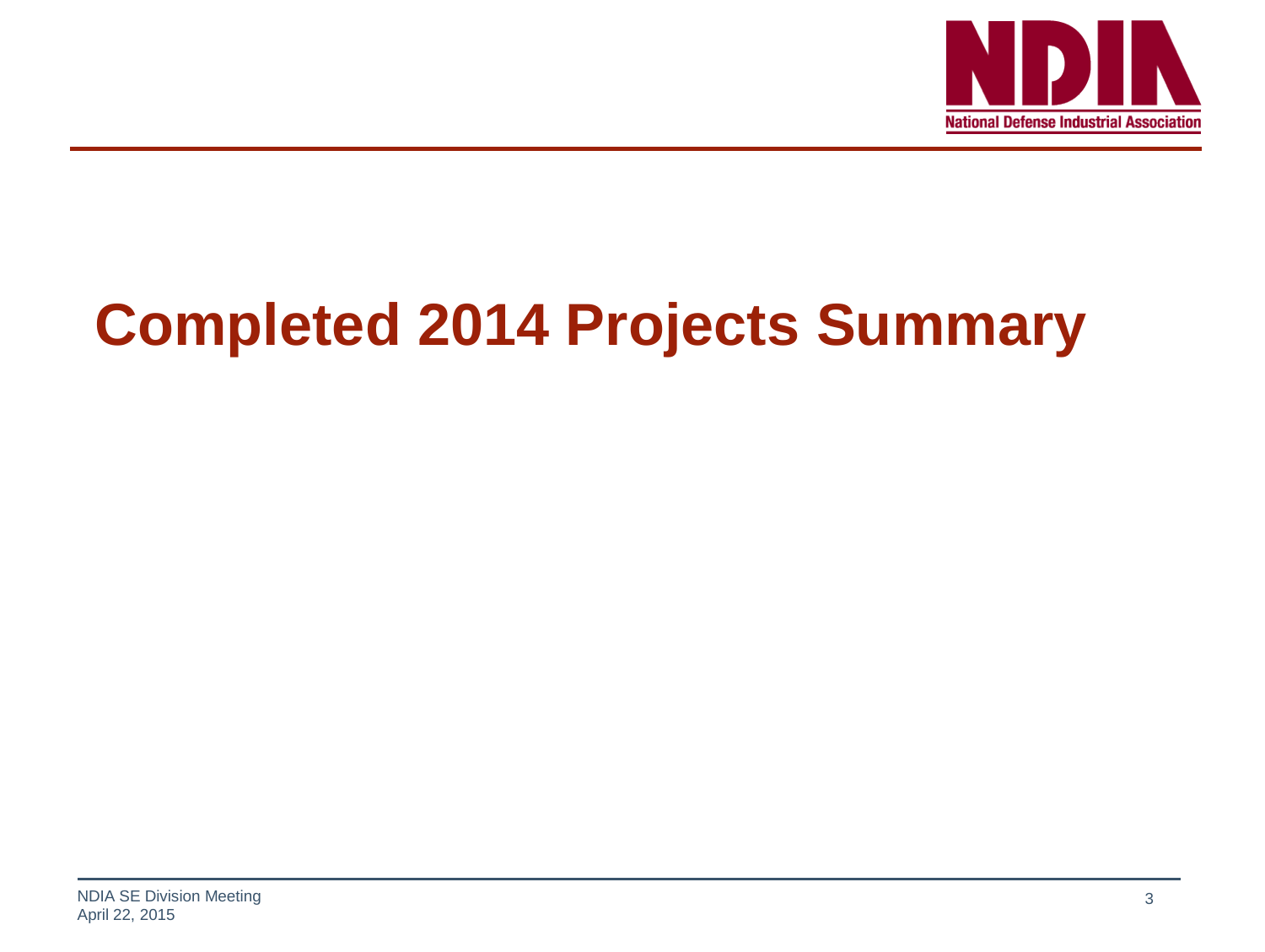# **DT&E Committee 2014 Accomplishments**



| <b>Activity</b>                                     | <b>Plans for 2014</b>                                                                              | <b>Status/Plans</b>                                                                                                                                                            |
|-----------------------------------------------------|----------------------------------------------------------------------------------------------------|--------------------------------------------------------------------------------------------------------------------------------------------------------------------------------|
| <b>NDIA T&amp;E Conf</b>                            | Panel members, CDT project<br>awareness & status                                                   | Manas participated as panel member,<br>CDT project also briefed at conference<br>by Joe Manas.                                                                                 |
| <b>NDIA SE Conf</b>                                 | DT&E tracks, Test Perspectives<br>for Architecture                                                 | 12 papers presented included joint<br>tracks w/ M&S & Interoperability, Joe<br>Manas presented (for Beth Wilson)<br>"Test Perspectives for Architecture"<br>paper              |
| <b>Cyber DT&amp;E</b>                               | Develop recommendations for<br>Cyber Guidelines 2.0 in 2014                                        | Completed paper, submitted to DASD-<br>DT&E / DASD-SE, well received:<br>"Wish to express my thanks for this<br>excellent feedbackthoughtful<br>review."-DASD-DT&E             |
| <b>Chief Developmental</b><br><b>Tester Project</b> | Develop recommendations for<br>industry interaction with Chief<br><b>Developmental Tester role</b> | Completed 17 page white paper<br>(reviewed & approved by (DT&E,<br>ICOTE, T&E committees), in process<br>with NDIA leadership for formal<br>submittal to Mr. Kendall's office. |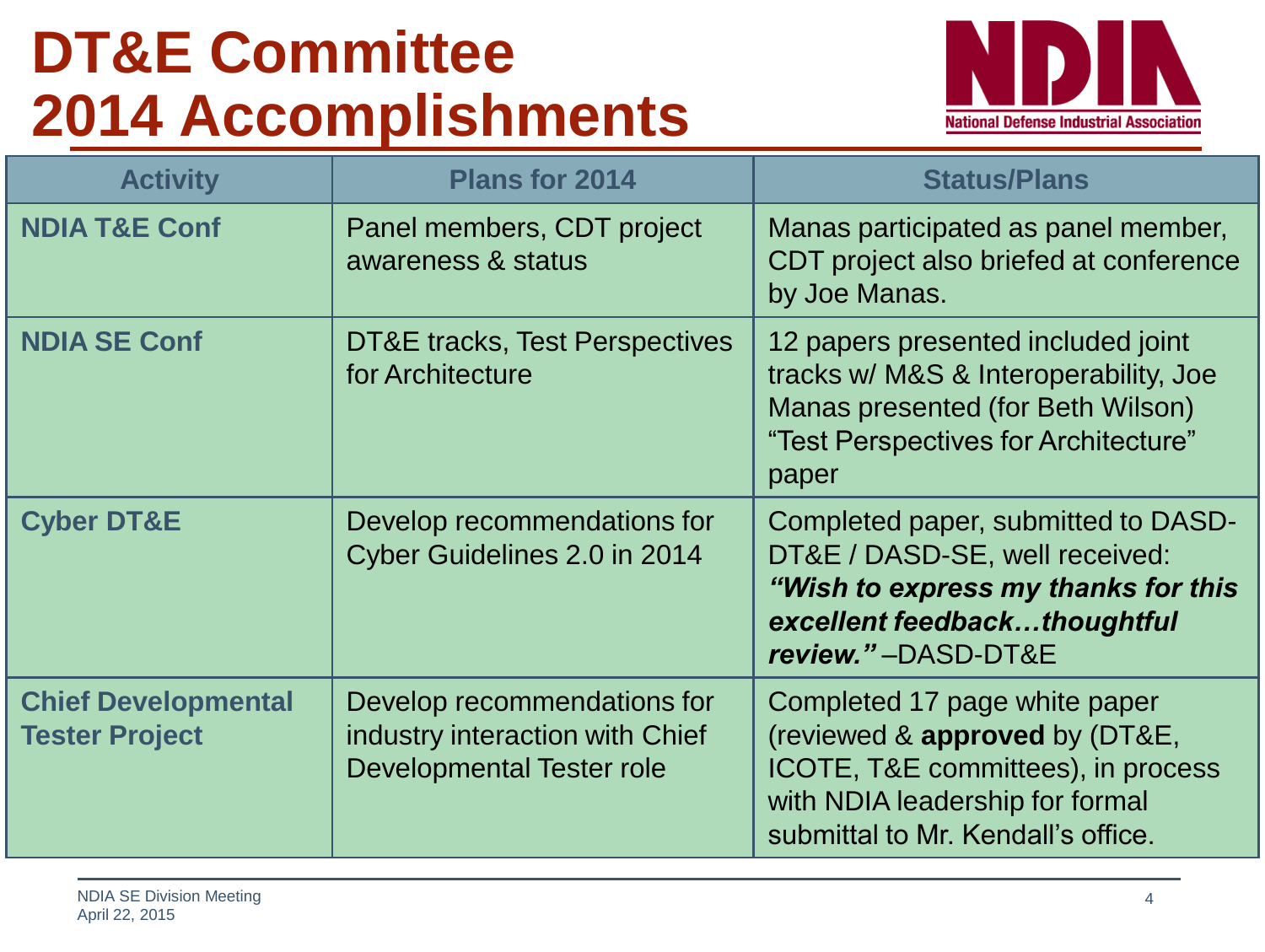# **Cyber DT&E Guidelines Project**



| <b>Project Name</b>                                                                                                                                                                                                                                                                                                                                                                                                                                                                                                                                                                                                                                                                                                                                                                                                                                                                                                                                                                                                                                                                                                                                                                                                                                                                                                                                                                                                                                                                                                                                                                                                                                                                                                                                                                                                                                                                                                                                                                                                                                                                        | <b>Activities for 2014</b>                                                                                                                                                                                                                                                                                                                                                                                                               | <b>Project Output</b>                                                                                                                                                                                                                                                                                                                                                                                                    |  |  |
|--------------------------------------------------------------------------------------------------------------------------------------------------------------------------------------------------------------------------------------------------------------------------------------------------------------------------------------------------------------------------------------------------------------------------------------------------------------------------------------------------------------------------------------------------------------------------------------------------------------------------------------------------------------------------------------------------------------------------------------------------------------------------------------------------------------------------------------------------------------------------------------------------------------------------------------------------------------------------------------------------------------------------------------------------------------------------------------------------------------------------------------------------------------------------------------------------------------------------------------------------------------------------------------------------------------------------------------------------------------------------------------------------------------------------------------------------------------------------------------------------------------------------------------------------------------------------------------------------------------------------------------------------------------------------------------------------------------------------------------------------------------------------------------------------------------------------------------------------------------------------------------------------------------------------------------------------------------------------------------------------------------------------------------------------------------------------------------------|------------------------------------------------------------------------------------------------------------------------------------------------------------------------------------------------------------------------------------------------------------------------------------------------------------------------------------------------------------------------------------------------------------------------------------------|--------------------------------------------------------------------------------------------------------------------------------------------------------------------------------------------------------------------------------------------------------------------------------------------------------------------------------------------------------------------------------------------------------------------------|--|--|
| <b>Cyber DT&amp;E</b>                                                                                                                                                                                                                                                                                                                                                                                                                                                                                                                                                                                                                                                                                                                                                                                                                                                                                                                                                                                                                                                                                                                                                                                                                                                                                                                                                                                                                                                                                                                                                                                                                                                                                                                                                                                                                                                                                                                                                                                                                                                                      | Review what industry does for cyber<br>testing, expand focus to include<br>interoperability                                                                                                                                                                                                                                                                                                                                              | • Recommendations for Cyber Testing<br>guidelines<br>• NDIA conference paper & ITEA journal                                                                                                                                                                                                                                                                                                                              |  |  |
|                                                                                                                                                                                                                                                                                                                                                                                                                                                                                                                                                                                                                                                                                                                                                                                                                                                                                                                                                                                                                                                                                                                                                                                                                                                                                                                                                                                                                                                                                                                                                                                                                                                                                                                                                                                                                                                                                                                                                                                                                                                                                            |                                                                                                                                                                                                                                                                                                                                                                                                                                          |                                                                                                                                                                                                                                                                                                                                                                                                                          |  |  |
| OFFICE OF THE ASSISTANT SECRETARY OF DEFENSE<br>3030 DEFENSE PENTAGON<br>WASHINGTON, DC 20301-3030<br>APR 19 2013                                                                                                                                                                                                                                                                                                                                                                                                                                                                                                                                                                                                                                                                                                                                                                                                                                                                                                                                                                                                                                                                                                                                                                                                                                                                                                                                                                                                                                                                                                                                                                                                                                                                                                                                                                                                                                                                                                                                                                          |                                                                                                                                                                                                                                                                                                                                                                                                                                          | Office of the DASD (DT&E)<br>Guidelines for Cybersecurity DT&E, version 1.0, 19 April 2013                                                                                                                                                                                                                                                                                                                               |  |  |
| MEMORANDUM FOR DASD(DT&E) STAFF<br>SUBJECT: DASD(DT&E) Priorities<br>The purpose of this memorandum is to identify the priorities and actions I believe this<br>office needs to take to be more responsive to acquisition decision makers, program managers.<br>and the developmental test community. The DASD(DT&E) office has established a very<br>positive reputation as an organization dedicated to helping acquisition programs succeed; the<br>priorities discussed in this memorandum are intended to take DT&E in general, and our<br>organization in particular, to the "next level" by focusing program engagement on test strategies<br>that are simultaneously more efficient and more comprehensive, consistent with the overacching<br>theme of Better Buying Power 2.0. Since assuming the duties as the Acting DASD(DT&E), I<br>have been aggressively advocating the "Shift Left" initiative, and that is the basis for the<br>priorities discussed below.<br>Mission: Right information, right time.                                                                                                                                                                                                                                                                                                                                                                                                                                                                                                                                                                                                                                                                                                                                                                                                                                                                                                                                                                                                                                                                   |                                                                                                                                                                                                                                                                                                                                                                                                                                          | <b>Guidelines for Cybersecurity DT&amp;E</b><br>v1.0<br><b>1. Purpose</b> . These guidelines provide the means for $DASD(DT\&E)$ staff specialists to engage                                                                                                                                                                                                                                                             |  |  |
| Our primary mission is to provide the USD(AT&L) and the Secretary of Defense with<br>timely and objective assessments of acquisition programs at key decision points; in other words,<br>and in keeping with Mr. Kendall's famous Deming quote, we "bring data." I believe we have to<br>improve the timing, content, and quality of the information we provide. We have to be able to<br>translate deep technical understanding, across a broad spectrum of program requirements, into<br>decision quality information, at the right time. We must develop a continuum of DT&E<br>knowledge as systems are developed and provide our assessment prior to major milestone<br>fecisions. Our method of delivering this information has been an "Assessment of Operational<br>Test Readiness (AOTR)." The process we follow to create an AOTR provides tremendous value<br>in technical analysis, but its utility is diminished because it does not inform an acquisition<br>decision (i.e., the content should be discussed in a DAB), it has not included sufficient depth in<br>key areas (interoperability and cybersecurity), and it occurs one time late in the system life cycle<br>(prior to IOT&E). Therefore, to improve the timing, content, and quality, we will publish a<br>comprehensive DT&E Assessment at each critical decision point, with particular emphasis at<br>Milestone C<br>Vision: Improve production readiness.<br>Because I expect you to work with great autonomy in your engagement with programs, I<br>want you to understand my vision, so that in the absence of detailed guidance, you can take<br>appropriate actions to assist programs in moving forward. My vision for DASO(DT&E) is so<br>help programs set the conditions for improved production readiness.<br>To reduce discovery of deficiencies late in the acquisition cycle, we must advocate test<br>strategies and plans that ensure rigorous developmental testing with greater mission context to<br>evaluate performance and reliability, and increase emphasis on interoperability and | Req<br><b>MSB</b><br>MS A<br>Decision<br>MDD<br><b>Materiel</b><br><b>Technology</b><br>Draft<br><b>Solution</b><br><b>AOA</b><br><b>CDD</b><br><b>Maturation &amp; Risk</b><br><b>CDD</b><br><b>Analysis</b><br>ICD<br><b>Reduction</b><br>ASR SRR SER PDR<br>Step 1<br>Step 2<br>Understand<br><b>Characterize the</b><br><b>T&amp;E</b> Steps<br><b>Cybersecurity</b><br><b>Cyber Attack</b><br><b>Requirements</b><br><b>Surface</b> | MS C<br><b>IATT</b><br><b>FRPDR</b><br>ATO.<br><b>Engineering &amp;</b><br>OT&E, Production and<br><b>Manufacturing</b><br><b>Sustain</b><br><b>CPD</b><br><b>Deployment</b><br><b>Development</b><br><b>DT&amp;E</b><br><b>OTRR</b><br>Event SVR<br><b>FOT&amp;E</b><br><b>TRR</b><br>CĎR<br>DT&E<br>Assessment<br>Step 3<br>Step 4<br>Understand<br><b>Cybersecurity</b><br>Cybersecurity<br>DT&E<br><b>Kill Chain</b> |  |  |
|                                                                                                                                                                                                                                                                                                                                                                                                                                                                                                                                                                                                                                                                                                                                                                                                                                                                                                                                                                                                                                                                                                                                                                                                                                                                                                                                                                                                                                                                                                                                                                                                                                                                                                                                                                                                                                                                                                                                                                                                                                                                                            |                                                                                                                                                                                                                                                                                                                                                                                                                                          |                                                                                                                                                                                                                                                                                                                                                                                                                          |  |  |

### **Project Lead: Dave Desjardins Joint Project with ITEA**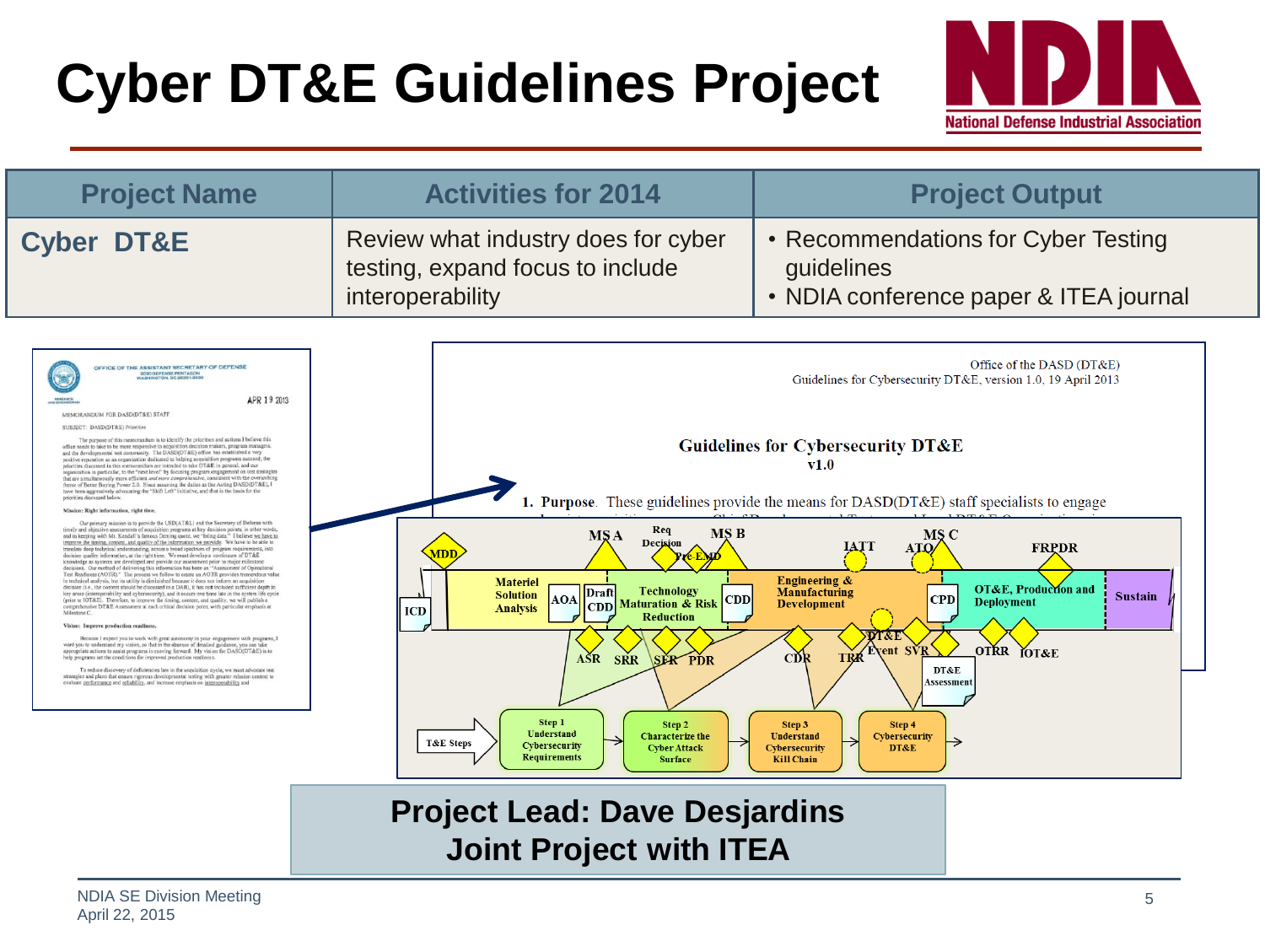## **Cyber DT&E Project – Completed**



- **Team comprised of Gov/Industry members**
	- Pete Christianson (MITRE) lead Gov rep.
- **Guideline paper completed by team & submitted to DASD-DT&E (Patrick Clancy) via Pete Christianson in March 2014**
- **Response from DASD(DT&E) was very positive** *"Wish to express my thanks for this excellent feedback…thoughtful review."*
- **Additional Comments from DASD(DT&E)**
	- DASD(DT&E) in collaboration with DASD (SE) and DOT&E are in the process of refining the initial Cybersecurity T&E guidance in order to support T&E across the acquisition lifecycle.
	- That guidance will ultimately be published in the upcoming updates to Chapter 9 of the Defense Acquisition Guidebook as well as the AT&L sponsored PM Cybersecurity Guidebook.
	- Mr Clancy has forwarded the suggested revisions to them for consideration as they finalize this guidance
- **Project team is exploring venues for paper/journal publishing on project (ITEA Journal 2015)**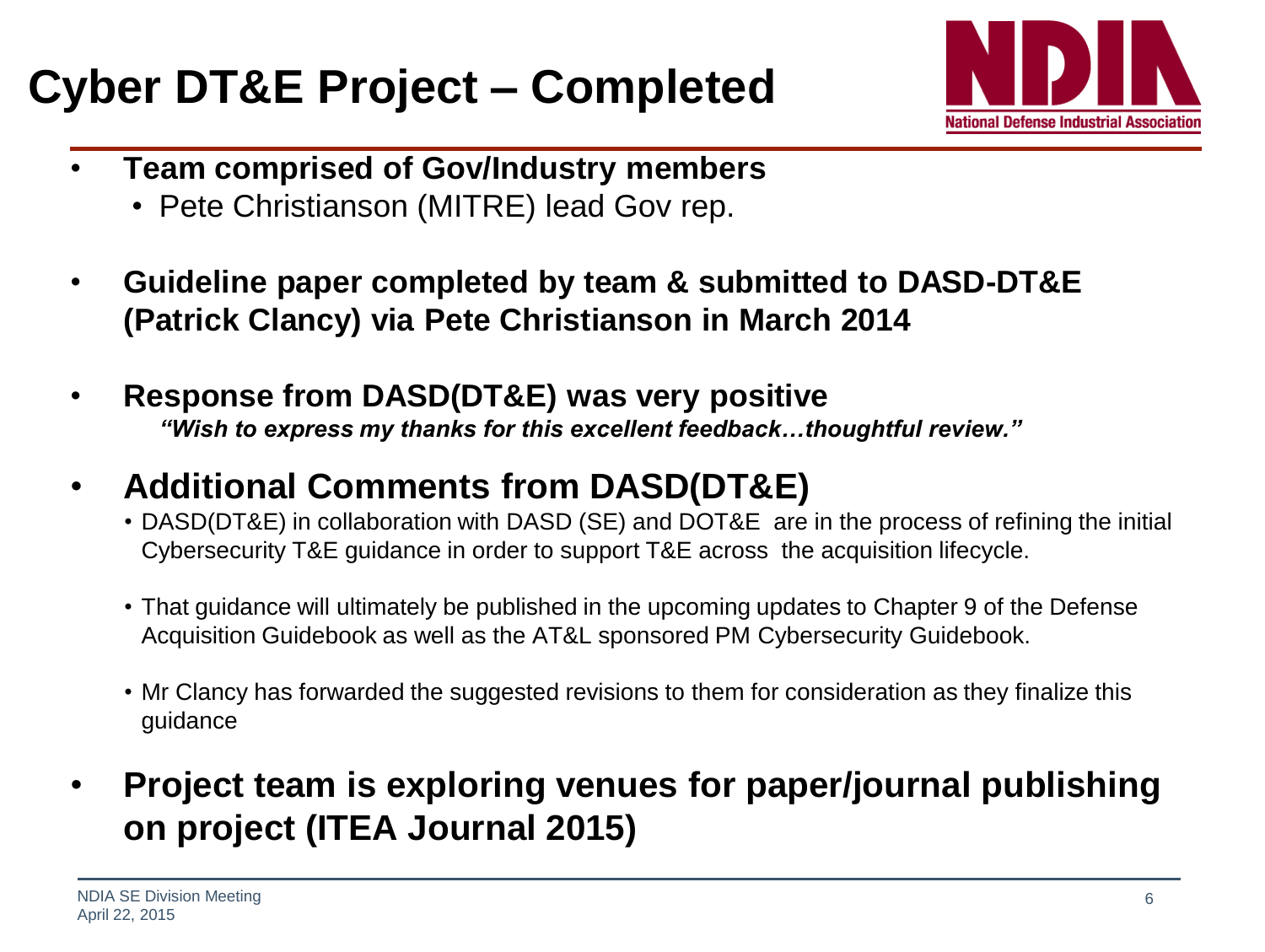## **Chief Developmental Tester Project**



| <b>Project Name</b>                                                                                                                                                                                                                                                                                                                                                   |                                                                           | <b>Activities 2014</b>                                                                                                                                     |  |                                                                                              | <b>Project Output</b>                                         |
|-----------------------------------------------------------------------------------------------------------------------------------------------------------------------------------------------------------------------------------------------------------------------------------------------------------------------------------------------------------------------|---------------------------------------------------------------------------|------------------------------------------------------------------------------------------------------------------------------------------------------------|--|----------------------------------------------------------------------------------------------|---------------------------------------------------------------|
| <b>Chief Developmental</b><br><b>Tester</b>                                                                                                                                                                                                                                                                                                                           | Review service policies for new role<br>and industry implementations      |                                                                                                                                                            |  | • Propose model for industry interaction<br>White paper<br>• T&E/SE conference presentations |                                                               |
|                                                                                                                                                                                                                                                                                                                                                                       |                                                                           |                                                                                                                                                            |  |                                                                                              |                                                               |
| December 1, 2011<br>Ordered to be printed as passed<br>acquisition program be supported by-<br>"(A) a Chief Developmental Tester; and                                                                                                                                                                                                                                 |                                                                           |                                                                                                                                                            |  | The Secretary of Defense shall require that each major defense                               |                                                               |
|                                                                                                                                                                                                                                                                                                                                                                       | <b>3 SEC. so6. MANAGEMENT OF DEVE</b>                                     | <b>EVALUATION FOR MA</b>                                                                                                                                   |  |                                                                                              | (B) a governmental test agency, serving as Lead               |
| <b>In the Senate</b>                                                                                                                                                                                                                                                                                                                                                  | 5<br><b>TION PROGRAMS.</b><br>(a) CHIEF DEVELOPMENTAL T<br>program.       |                                                                                                                                                            |  |                                                                                              | <b>Developmental Test and Evaluation organization for the</b> |
| 7 of the John Warner National Defen<br>Resolved, That the<br>8 Fiscal Year 2007 (Public Law 109-364; 120 Stat. 2330),<br>tives (H.R. 1540) entit<br>9 as amended by section 805(c) of the National Defense Au-<br>tions for fiscal year 201<br>10 thorization Act for Fiscal Year 2010 (Public Law 110-181;<br>of Defense, for n<br>ment<br>activities of the Departs |                                                                           |                                                                                                                                                            |  | • Coordinating DT&E activities<br>• Insight into Contractor activities                       |                                                               |
| personnel strengths for<br>poses.", do pass with th                                                                                                                                                                                                                                                                                                                   | $11$ 123 Stat. 2403), is further amended-<br>12<br>13<br>$graph(7)$ ; and | $(1)$ by redesignating paragraph $(6)$ as para-                                                                                                            |  | • Oversee T&E activities                                                                     | • Inform government PM about contractor DT&E results          |
| AM<br>Strike out all<br><b>SECTION 1. SHORT T</b>                                                                                                                                                                                                                                                                                                                     | 14<br>15<br>lowing new paragraph (6):<br>16                               | $(2)$ by inserting after paragraph $(5)$ the fol-<br>"(6) Chief developmental tester.".                                                                    |  |                                                                                              |                                                               |
| This Act may<br>3 thorization Act for F                                                                                                                                                                                                                                                                                                                               | 17<br>20 States Code, is amended-                                         | (b) RESPONSIBILITIES OF CHIEF DEVELOPMENTAL<br>18 TESTER AND LEAD DEVELOPMENTAL TEST AND EVALUA-<br>19 TION ORGANIZATION.-Section 139b of title 10, United |  |                                                                                              | <b>Project Lead:</b><br><b>Joe Manas</b>                      |